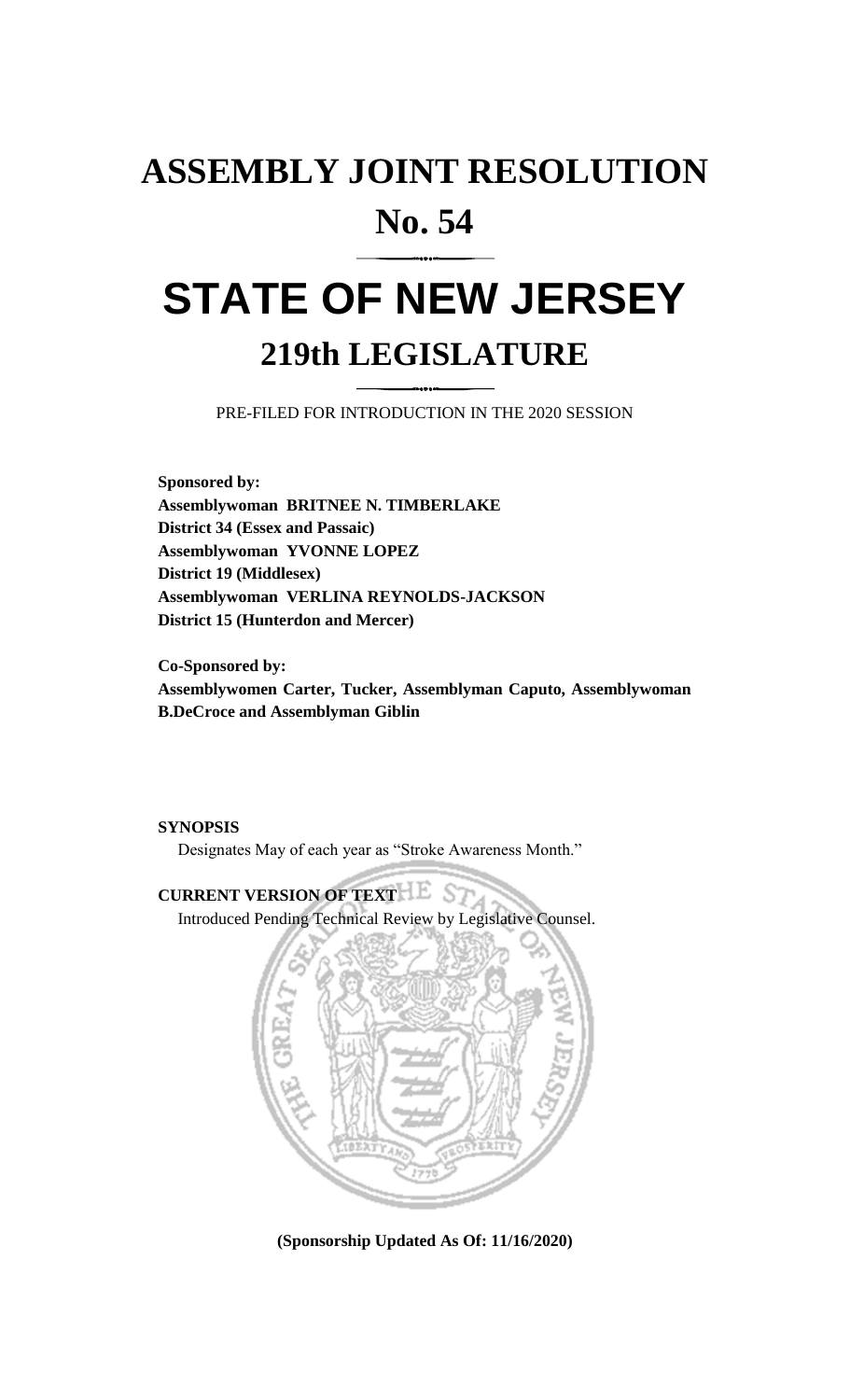## **AJR54** TIMBERLAKE, LOPEZ

| $\mathbf{1}$   | A JOINT RESOLUTION designating the month of May of each year                |
|----------------|-----------------------------------------------------------------------------|
| $\mathbf{2}$   | as "Stroke Awareness Month" in New Jersey.                                  |
| 3              |                                                                             |
| $\overline{4}$ | <b>WHEREAS,</b> A stroke is a medical event that disrupts blood flow to the |
| 5              | brain, which kills brain cells in the affected areas and can lead to        |
| 6              | paralysis, cognitive and emotional difficulties, and problems with          |
| $\overline{7}$ | speaking; and                                                               |
| 8              | WHEREAS, An ischemic stroke, the most common type of stroke, is             |
| 9              | caused by a blood clot in a blood vessel in the brain; and                  |
| 10             | <b>WHEREAS</b> A hemorrhagic stroke is a more serious type of stroke        |
| 11             | caused by a blood vessel that breaks and bleeds into the brain; and         |
| 12             | WHEREAS, A transient ischemia attack, commonly called a ministroke,         |
| 13             | has symptoms resembling strokes and needs immediate medical                 |
| 14             | attention to help prevent an ischemic or hemorrhagic stroke; and            |
| 15             | <b>WHEREAS,</b> Each year, almost 800,000 people in the United States       |
| 16             | have a stroke, leading to about 140,000 deaths; and                         |
| 17             | <b>WHEREAS,</b> The risk of having a stroke increases with age and strokes  |
| 18             | are a main cause of long-term disability as well as compromised             |
| 19             | mobility in more than half of stroke survivors age 65 and older; and        |
| 20             | WHEREAS, Strokes affect all races and ethnicities, but African-             |
| 21             | Americans are twice as likely to suffer strokes, and have a higher          |
| 22             | risk of death from a stroke; and                                            |
| 23             | <b>WHEREAS,</b> Women account for 60 percent of deaths from strokes and     |
| 24             | are twice as likely to die from a stroke than from breast cancer; and       |
| 25             | <b>WHEREAS, Estimated costs associated with strokes are \$34 billion a</b>  |
| 26             | year, which includes the costs of health care services, medicines,          |
| 27             | and work absences; and                                                      |
| 28             | WHEREAS, The National Stroke Association estimates up to 80                 |
| 29             | percent of strokes can be prevented and greater public awareness is         |
| 30             | needed to highlight risk factors such as family history, personal           |
| 31             | habits including smoking and drinking alcohol, diet, and lack of            |
| 32             | physical activity; and                                                      |
| 33             | <b>WHEREAS</b> , It is necessary to increase awareness of symptoms of a     |
| 34             | stroke, including difficulty thinking clearly, inability to understand      |
| 35             | language or speech, tingling sensations in the body, and trouble            |
| 36             | walking or maintaining balance; and                                         |
| 37             | WHEREAS, The American Stroke Association encourages use of the              |
| 38             | F.A.S.T. system to determine if a person shows signs of a stroke,           |
| 39             | including face drooping, arm weakness, or slurred speech, and if so,        |
| 40             | determining it is time to call 911; and                                     |
| 41             | <b>WHEREAS, Increased awareness of the symptoms of a stroke will help</b>   |
| 42             | individuals understand if they or others are suffering from a stroke,       |
| 43             | which can lead to quicker medical treatment and the prevention of           |
| 44             | long-term disabilities; and                                                 |
| 45             | <b>WHEREAS, Since 1989, the federal government has designated May as</b>    |
| 46             | National Stroke Awareness Month to highlight the preventive                 |
| 47             | measures individuals can take to minimize the risk of having a              |
|                |                                                                             |